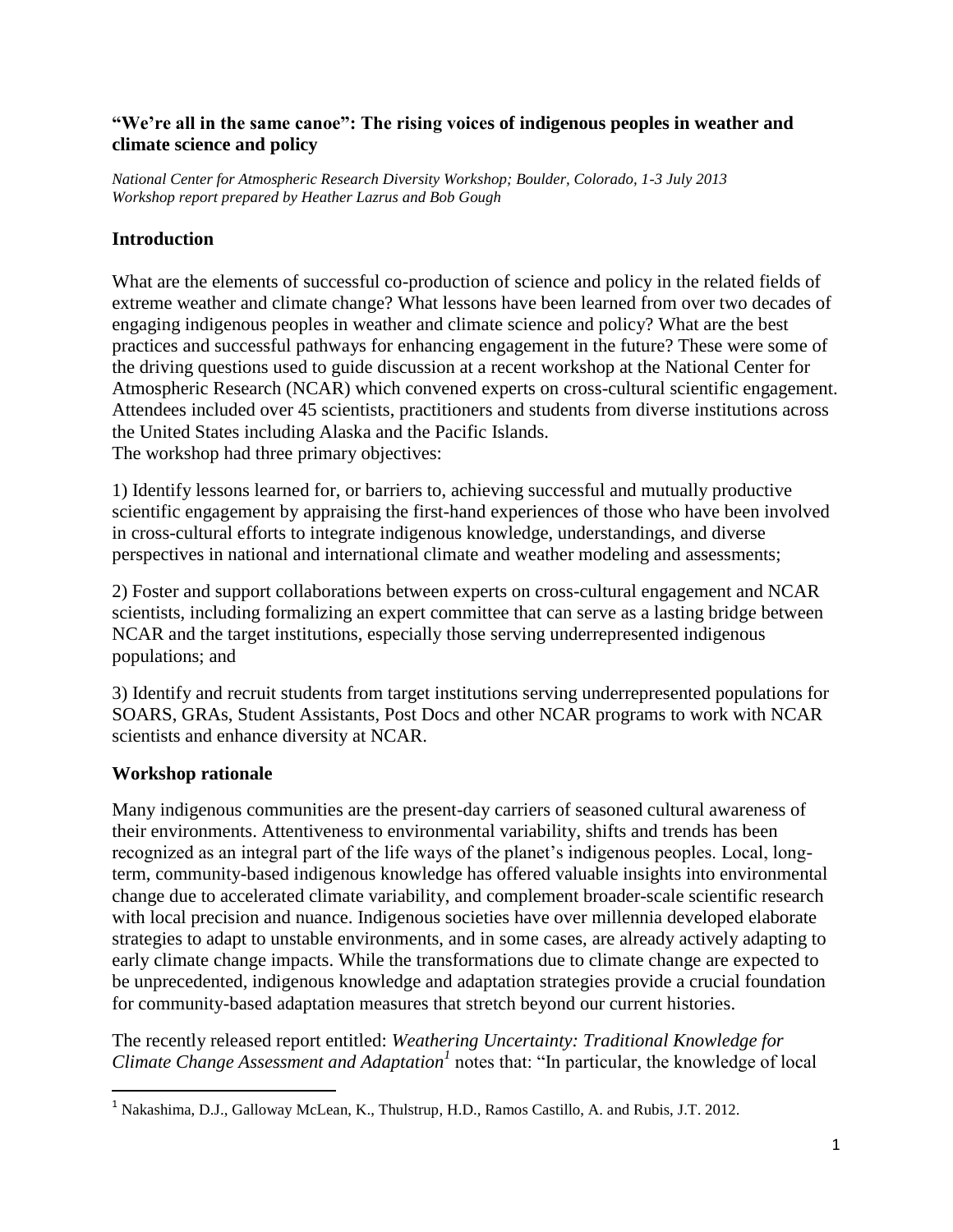and indigenous peoples – often referred to as local, indigenous or traditional knowledge – is increasingly recognized as an important source of climate knowledge and adaptation strategies…. [M]any are expecting this knowledge to play a prominent role in climate science and in facilitating adaptation to climate variability and change."

The report further notes that "(a)ppreciation by the western science community of indigenous understandings" has grown and developed over the past twenty years in climate and weather research and policy, "including in the US Global Change Research Program and ultimately the National Climate Assessment and IPCC."<sup>2</sup> Two key points drawn from this international report recognize that:

1. A crucial challenge is to ensure that indigenous peoples are involved as key partners in the development of climate change research and adaptation plans; and

2. Collaboration between indigenous knowledge holders and mainstream scientific research is generating new co-produced knowledge relevant for effective adaptation action on the ground.

Bohensky and Maru  $(2011)^3$  report that despite an increasing trend worldwide of integrating indigenous and scientific knowledge, there is little institutional understanding of lessons learned, or what contributes to either successful or unsuccessful integration efforts. The proposed workshop will address this deficit and position NCAR as a significant institution fostering crosscultural engagement through scientific collaborations and student recruitment from institutions serving indigenous populations such as tribal colleges. A dynamic and rewarding relationship already exists between NCAR and Haskell Indian Nations University.

Indigenous populations are considerably underrepresented in atmospheric sciences, decision making, and policy efforts. Between 2001 and 2009, just 13 PhDs were awarded nationally to Native American students in Earth, Atmospheric and Oceanic Sciences. Of the 787 PhDs awarded specifically in Atmospheric Sciences, 2 were awarded to Native American students. Across all disciplines, Native American students earned 3605 PhDs.<sup>4</sup> These figures stand in stark contrast to the enormous energy and resource holdings of Native American tribes – which some estimates place as high as 5% of the U.S. oil, 10% of the gas reserves, 30 % of the low sulphur

l

*Weathering Uncertainty: Traditional Knowledge for Climate Change Assessment and Adaptation*. Paris, UNESCO, and Darwin, UNU, 100 pp.

 $2 \text{~Indigenous knowledge was acknowledged in the Fourth Assessment Report (AR4) of the IPCC as 'an$ invaluable basis for developing adaptation and natural resource management strategies in response to environmental and other forms of change' (IPCC 2007). This recognition was reaffirmed at the IPCC 32nd Session (IPCC 2010a) and consideration of traditional and indigenous knowledge was included as a guiding principle for the Cancun Adaptation Framework (CAF) that was adopted by Parties at the 2010 United Nations Framework Convention on Climate Change (UNFCCC) Conference in Cancun (UNFCCC, 2010). The outline of the IPCC's Working Group II contribution to the Fifth Assessment Report (AR5) includes local and traditional knowledge as a distinct topic within Chapter 12 on human security.

<sup>&</sup>lt;sup>3</sup> Bohensky, Erin and Yiheyis Maru. 2011. Indigenous knowledge, science, and resilience: what have we learned from a decade of international literature on "integration" *Ecology and Society*, 16(4) 6.

<sup>&</sup>lt;sup>4</sup> National Science Foundation, National Center for Science and Engineering Statistics, special tabulations of U.S. Department of Education, National Center for Education Statistics, Integrated Postsecondary Education Data System, Completions Survey, 2001–09.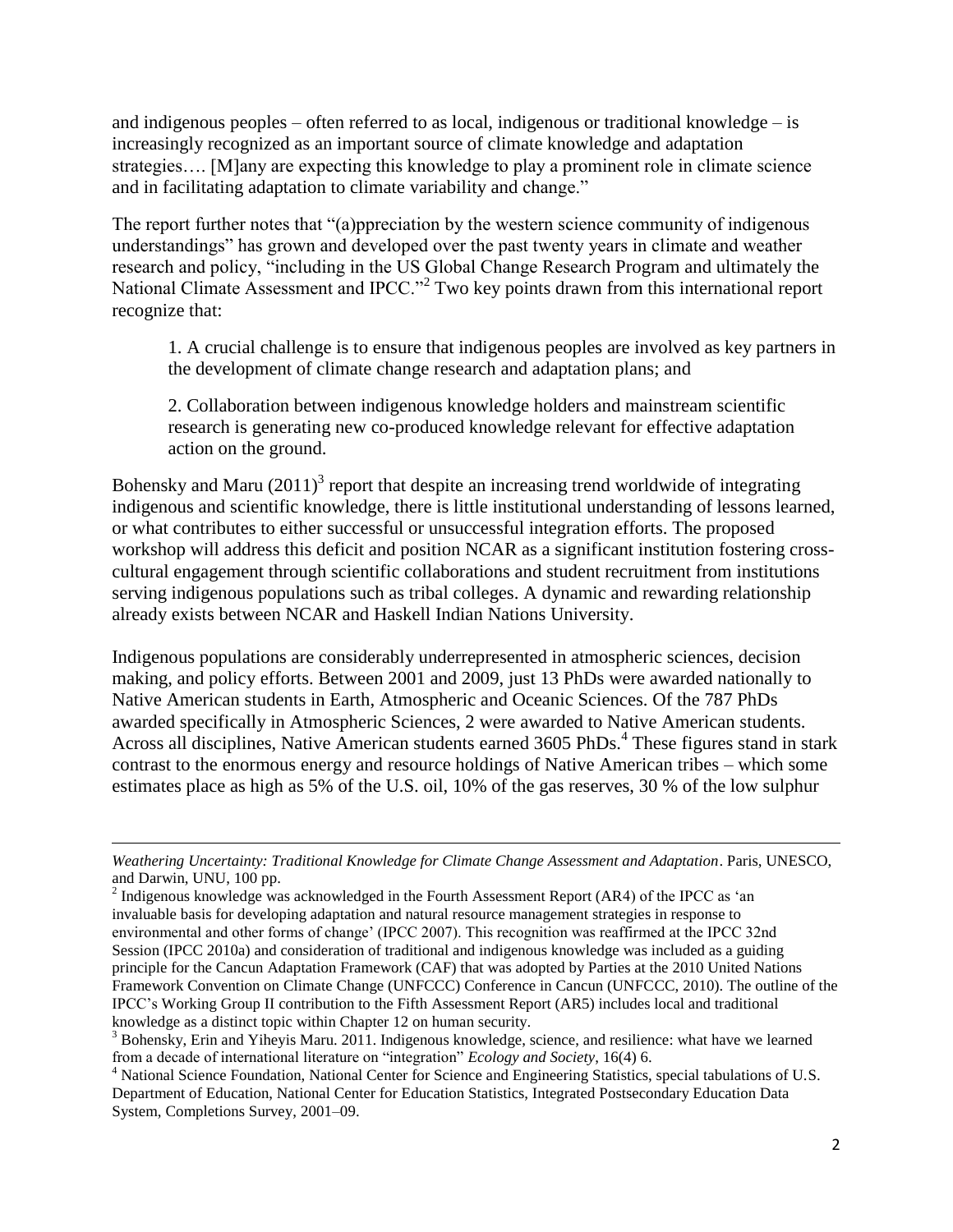coal reserves, and 40 % of the privately held uranium deposits – and the huge stake Native American communities have in the energy future of the U.S.

### **Synopsis of major overlapping and interacting conclusions**

- Ways of knowing and communicating are informed by cultural values, whether in scientific institutions or tribal contexts. We need to ensure that what we call coproduction is actually that, not just in name but truly engaging different strengths from different knowledge systems to achieve a better understanding of a process or issue. We need to move beyond the model of "collect and measure" indigenous or local knowledge as if it were another physical object or process.
- Issues of equity must be addressed explicitly in the engagement of diverse ways of knowing so that one knowledge system is not prioritized or valued more highly than another. Power differentials between collaborators must be understood and acknowledged and addressed as appropriate. For example, collaborations with reservation communities should acknowledge long histories of oppression and prejudice.
- There are sets of rights and responsibilities associated all knowledge systems. For technical science this may be the standards of rigorous research and peer reviewed publication. For communities this may be specific cultural protocols and the understanding that community members who are responsible for their knowledge have the right to maintain control over whether, and if so, how it is shared or engaged by with others. In both cases, but especially concerning indigenous knowledge, building relationships of trust between knowledge holders and those who would like to engage with the knowledge is an essential part of the cultural protocol but does not guarantee access to the knowledge.
- Studies that seek to engage diverse knowledge systems, namely indigenous or local knowledge, must be designed carefully to address pragmatic concerns (e.g., transportation, data storage, participant compensation) and challenges to research processes that may arise from cultural protocols (e.g., investing in relationships can take many years and be well beyond the scope of usual project timelines), and facilitate iterative processes that allow for community input and revision continually or as frequently as possible (e.g., how are adaptation policies working?). Best practices for engagement should be recorded and made widely available.
- A native Science Foundation could be created that serves as a network of networks or broad infrastructure to facilitate the above practices. This Foundation could build knowledge and capacity within tribes, among tribes, and between tribal and non-tribal collaborators within and across multiple sectors. As a shared resource for tribal communities it would be a way of sharing knowledge and building capacities towards adaptation and resilience.
- "We're all in the same canoe" how can engagements between diverse ways of knowing be sustained in institutional interactions such as the IPCC and the National Climate Assessment to the benefit of people beyond specific places and communities?